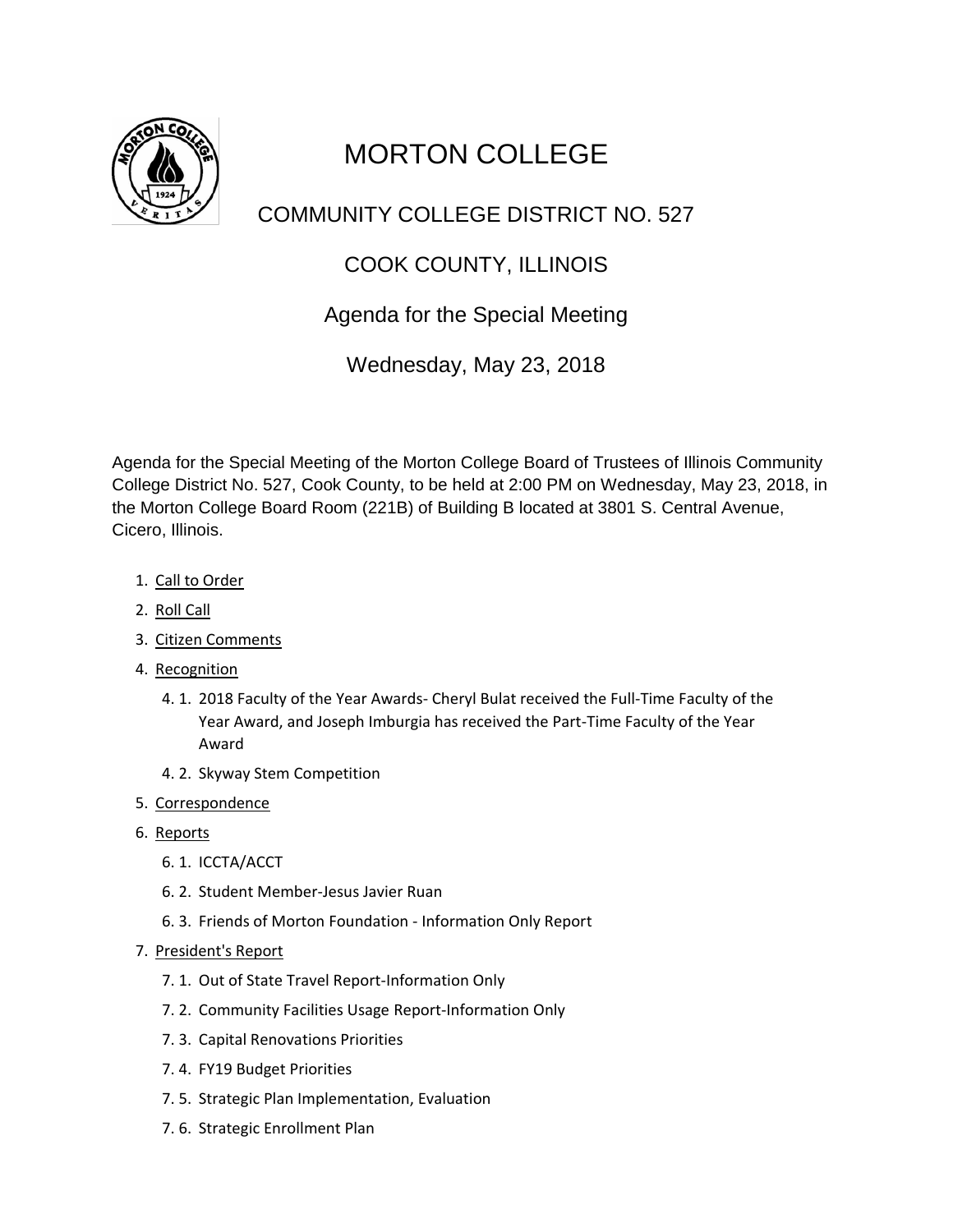- 7. 7. FY19 Organizational Structure
- 8. Consent Agenda
	- 8. 1. Approval of the Consent Agenda-Items may be removed from the consent agenda on the request of any one member. Items not removed may be adopted by general consent without debate. Removed items may be taken up either immediately after the consent agenda or placed later on the agenda at the discretion of the Board.
	- 8. 2. Approval of the Minutes of Special Meeting held on May 3, 2018
	- 8. 3. Approval of the Minutes of Special Meeting held on May 8, 2018
	- 8. 4. Approval and Ratification of Accounts Payable and Payroll \$2,688,022 and Budget Transfers \$145,391 for the month of March 2018, as submitted
	- 8. 5. Approval of the Monthly Budget Report-for fiscal year to date ending in March 2018 be received and filed for Audit
	- 8. 6. Approval of the Treasurer's Report March 2018 be received and filed for Audit
	- 8. 7. Approval of Out of State Travel for President, Dr. Stanley Fields, to attend the 2018 Presidents Academy Summer Institute in Dana Point, CA from July 21st - 24th, 2018 with the approximate cost of \$3,100.00
	- 8. 8. Approval of the Continued Membership in the Illinois Consortium for International Studies and Programs (ICISP) for FY19 at a cost of \$750
	- 8. 9. Approval of a one year engagement of the accounting firm BKD LLP to perform the college audit for fiscal year 2019 at the rate of \$85,600, as submitted
	- 8. 10. Approval of the following Library Research Resources
		- 8. 10. 1. Continued Institutional Membership in the Consortium of Academic and Research Libraries in Illinois (CARLI) for Library Collection Assessment for the fee of \$9,188 for FY 2019
		- 8. 10. 2. Continued Institutional Membership in the Consortium of Academic and Research Libraries in Illinois (CARLI) for a fee of \$1,806 for FY 2019
		- 8. 10. 3. Renewal of print periodical and journal subscriptions for the Library from EBSCO for a fee of \$24,570 for FY 2019
		- 8. 10. 4. Continued Institutional Membership from the Consortium of Network of Illinois Learning Resources in Community Colleges (NILRC) for a fee of \$950 for FY 2019
		- 8. 10. 5. Purchase of online database from the Consortium of Network of Illinois Learning Resources (NILRC) in Community Colleges in the amount of \$9,345 for FY 2019
		- 8. 10. 6. Purchase of online database from the Consortium of Academic and Research Libraries in Illinois (CARLI) at a cost of \$54,348 for FY 2019
	- 8. 11. Approval of a membership with College and University Professional Association for Human Resources (CUPA-HR) for \$1,230.00 effective July 1, 2018 – June 30, 2019, as submitted
- 9. Old Business Action Items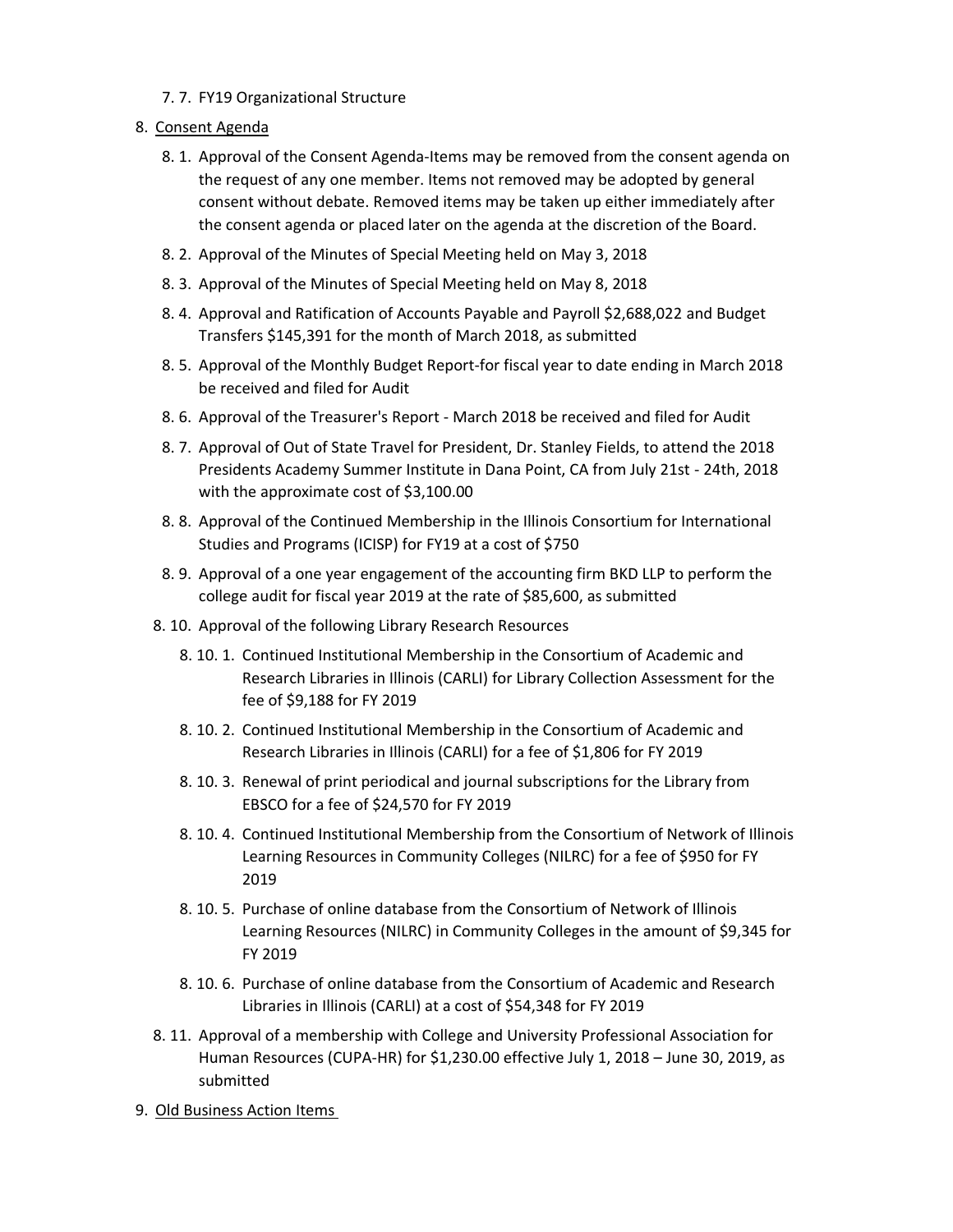#### 10. New Business Action Items

- 10. 1. Approval of a change of date and time of the June Meeting from Monday, June 25, 2018 at 11:00 a.m. to Monday, June 18, 2018 at 11:00 a.m.
- 10. 2. Approval and ratification of the termination of the contract between Morton College and Nyhan and Friends, Ltd., Effective June 30, 2018 to provide a 30 day notice as required by the agreement
- 10. 3. Approval and ratification of the termination of the contract between Morton College and GW & Associates, P.C., Effective June 30, 2018, which reflects the end of the agreement terms
- 10. 4. Approval and ratification of the termination of the contract between Morton College and Res Publica Group, Effective June 30, 2018 to provide a 30 day notice as required by the agreement
- 10. 5. Introduction and discussion to a revised Board Policy 8.7 Tuition Rates for In-District Employees, for adoption at the June 18, 2018 board meeting (The policy now reflects the ICCB administrative rule)
- 10. 6. Approval of the changes in Curriculum, as submitted
- 10. 7. Approval of the Bookstore Management Services Contract between Follett and Morton College, as submitted
- 10. 8. Review and Approve the Planned Capital Projects exceeding \$25,000 for FY18 and FY19, as submitted
- 10. 9. Approval to purchase and install two (2) Johnson Controls/York Custom Air Handling Units for building C under NJPA (National Joint Powers Agreement) contract #030817- JHN at a cost not to exceed \$330,000.00, as submitted
- 10. 10. Approval of the continued consulting services of Alfred G. Ronan, LTD per the terms set forth in the agreement for the period April 1, 2018 through December 1, 2020, as submitted

### 11. Personnel Action Items

- 11. 1. Human Resource Reports-Information Only
	- 11. 1. 1. Part-Time Employment Report
		- 11. 1. 1. 1. Filippo Bilotto, Temporary Groundskeeper, Effective May 22, 2018
	- 11. 1. 2. Resignation Report-Information Only
		- 11. 1. 2. 1. Jacqueline Monrroy, Service Aide Admissions & Records, Effective May 22, 2018
	- 11. 1. 3. Retirement Report
		- 11. 1. 3. 1. Robert J. Moravecek, Campus Safety Officer PT, Effective June 29, 2018
- 11. 2. Approval of the Full-Time Employment Report, as submitted
	- 11. 2. 1. Brett Hartley, Network Administrator, Effective June 4, 2018
- 11. 3. Approval of the compensation report for Adjunct Faculty Members teaching English 101, 102, 086, 071, 076, 151, and 152 for Spring Semester 2018 in the amount of \$8,088.60, as submitted